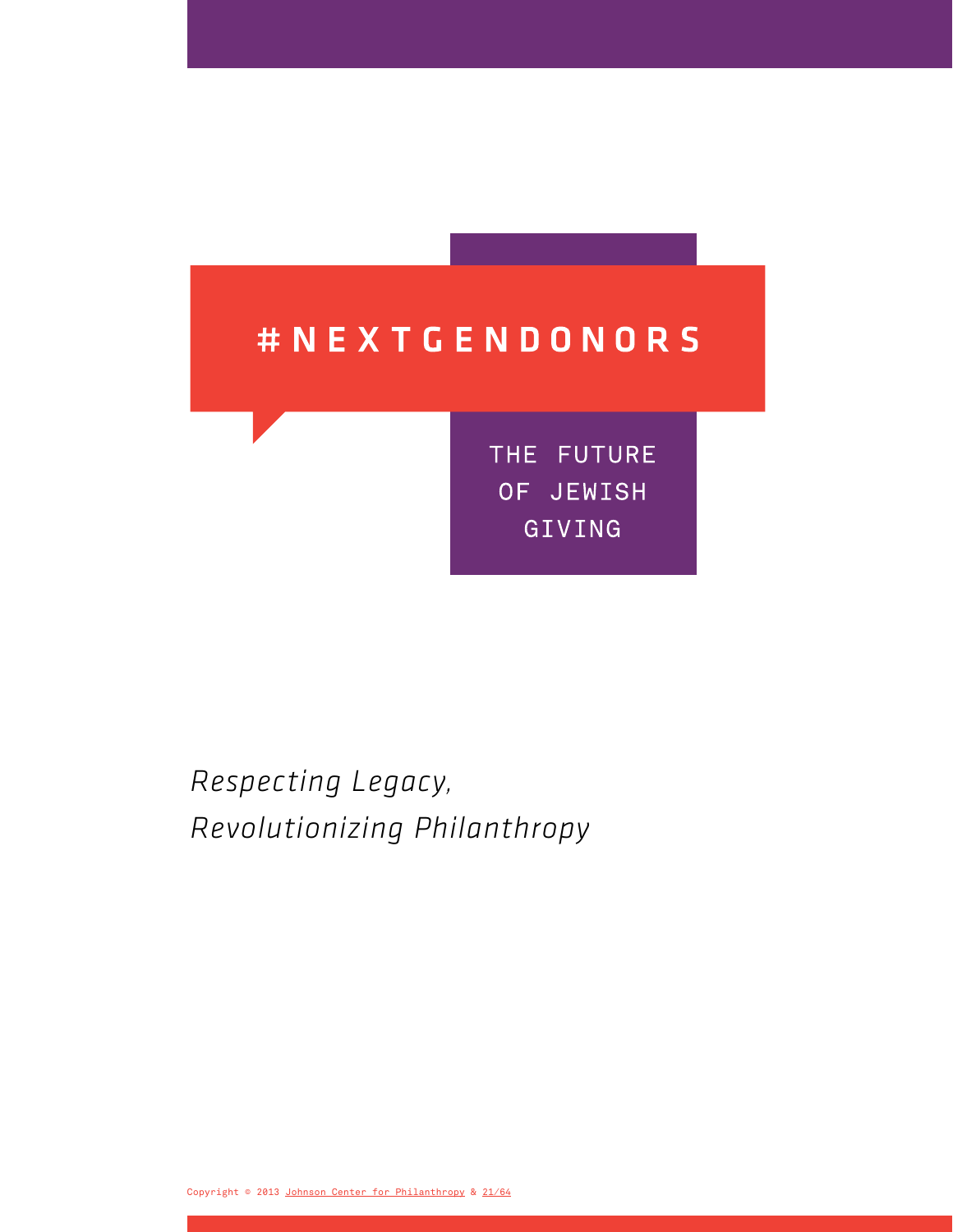#### **A Collaborative Project of:**





The Jewish Next Gen Donors project is a partnership of  $21/64$  and the [Dorothy A. Johnson Center for Philanthropy.](http://www.johnsoncenter.org/)

The project is generously supported by the Joyce and Irving Goldman Family Foundation, the Max M. and Marjorie S. Fisher Foundation, and the Morningstar Foundation, with collaboration from the [Jewish Funders Network](http://www.jfunders.org).

Data for the Jewish Next Gen Donors research comes from the national Next Gen Donors research project funded by supporters of the Frey Chair for Family Philanthropy at Grand Valley State University and the Andrea and Charles Bronfman Philanthropies.

For more information, please visit: [NextGenDonors.org](http://www.nextgendonors.org/)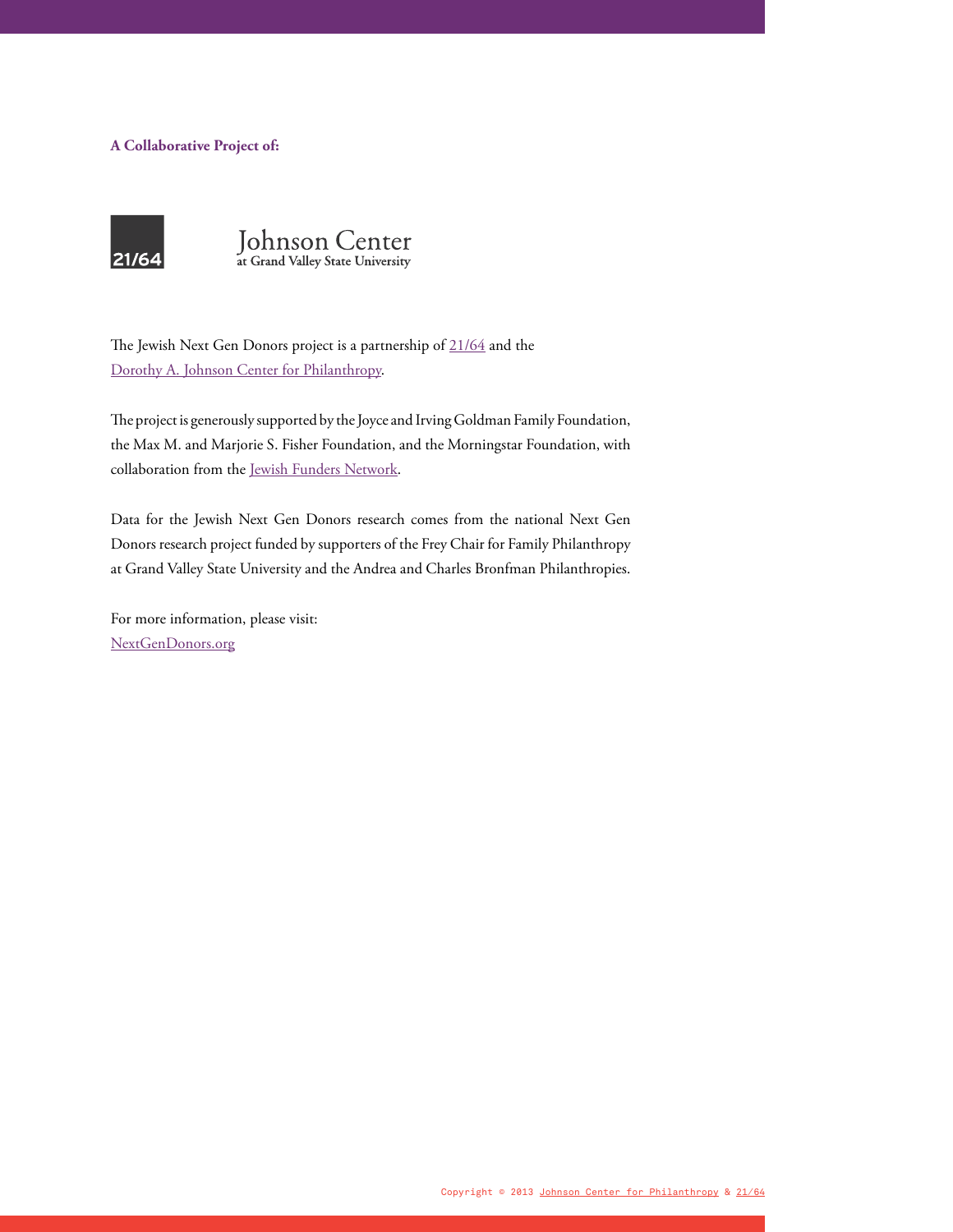**Jewish funders have, over many generations, built a Jewish nonprofit infrastructure that is considered a model across the United States and beyond. Will this infrastructure be sustained in the coming decades? Research has shown that Jews in the next generation are becoming less interested in formal religious practice and are distancing themselves from Israel.**<sup>1</sup>**What does this mean for Jewish philanthropy?**

Will the next generation, which is more interested in informal experiences of Jewishness, continue to fund Jewish life? How does coming of age in an American society largely free of barriers to inclusion influence interests and involvements? We know something of the priorities of established major Jewish philanthropists but very little about their children and grandchildren, or about those who have only recently created their own wealth.

We have written this report to better understand what kind of philanthropy we can expect from the rising generations of major Jewish donors in Generations X and Y. Do they care about Jewish causes, or are they disinterested in particularistic giving? Will they continue the giving legacies and strategies of their parents and grandparents, or do they want to go in new directions? Have they been welcomed into their families' philanthropy to perpetuate family legacies, or left out of leadership roles as their parents and grandparents continue to make the majority of family giving decisions?

Based on new analysis of data we collected for a report published earlier this year, Next Gen Donors: Respecting [Legacy, Revolutionizing Philanthropy](http://www.nextgendonors.org/wp-nextgendonors/wp-content/uploads/nextgen-donor-brochure_v8.pdf), this report examines the ways in which these high-capacity, Jewish next gen donors think about and experience philanthropy. We hone in on the ways they learn about giving, are motivated to give, and want to approach their own philanthropy.

We have conducted this in-depth look at Jewish next gen donors to provide insight into an important cohort of donors that stands to affect major giving to the Jewish community and the larger society for decades to come. Thank you to the Joyce and Irving Goldman Family Foundation, the Max M. and Marjorie S. Fisher Foundation, the Morningstar Foundation, and the Jewish Funders Network, for their support of this critical analysis. And thank you in advance for your interest. We look forward to discussing this research with you at [NextGenDonors.org](http://www.nextgendonors.org/) and #NextGenDonors.

**Sharna Goldseker**  Managing Director, 21/64

**Michael Moody** 

Frey Foundation Chair for Family Foundations and Philanthropy, Johnson Center for Philanthropy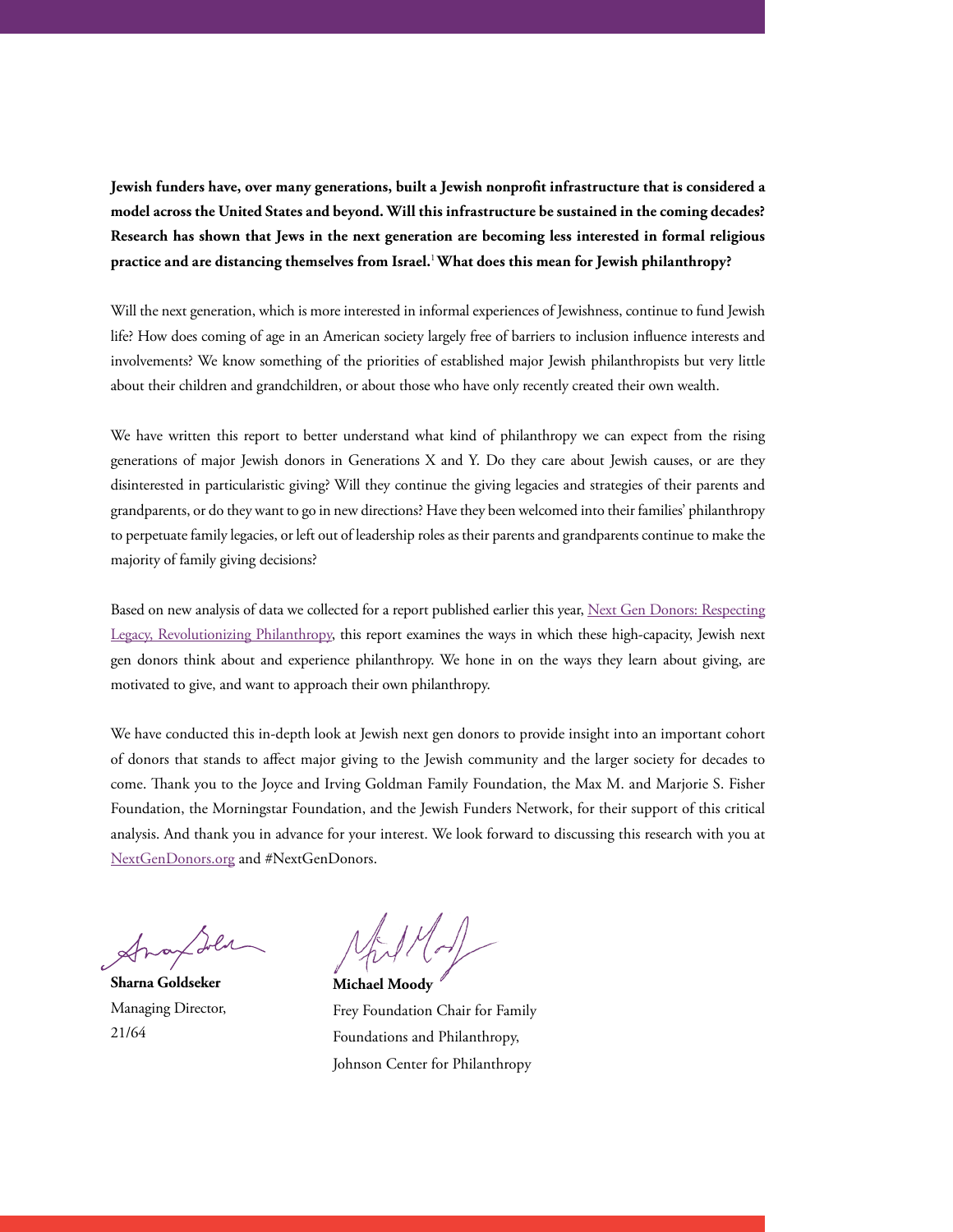# *A Snapshot of Jewish Next Gen Donors*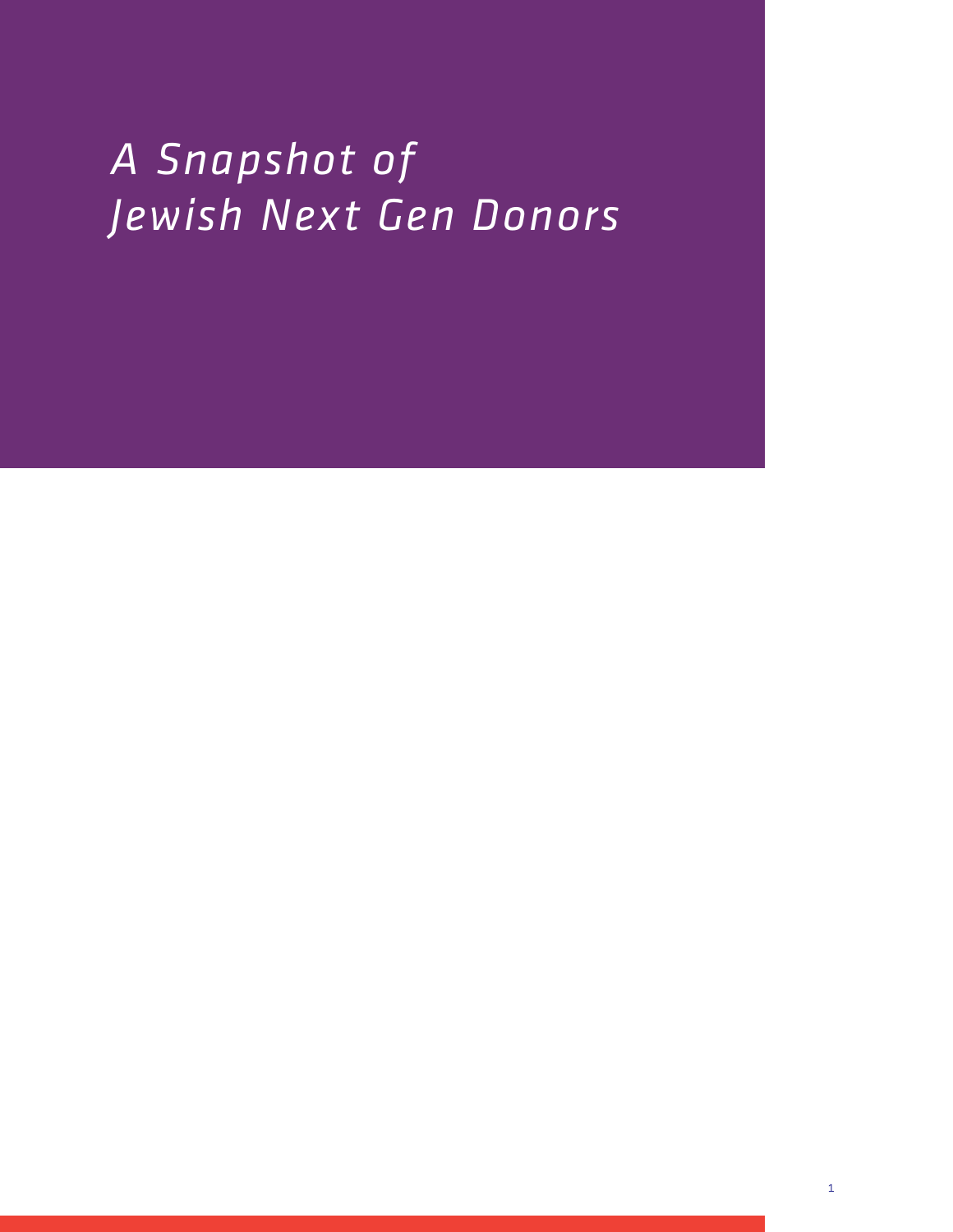The findings from this analysis of Jewish next gen donors are based on an assessment of both closed- and open-ended responses to the national "Next Gen Donors" survey of 21- to 40-year-old high-capacity donors, as well as in-depth interviews.<sup>2</sup> A total of 88 respondents to the national survey identify as Jewish, as well as 11 of the 30 next gen donor interviewees.3 This report sometimes compares the Jewish survey respondents to the additional 222 respondents who do not identify as Jewish, as well as to the findings of the full analysis of the Next Gen Donors report, in order to provide context for Jewish next gen giving.

Below is a snapshot of the Jewish next gen donors analyzed here:

- They are evenly split between people in their 20s and people in their 30s. There are more women (61.6%) than men in the sample, and 8.2% identify as members of the LGBTQ community.
- They identify mostly as white, and most live in the Northeast, Pacific, or South Atlantic regions although there is representation in the sample from all other regions across the country.
- Just over half  $(55.6%)$  are married, and a third  $(35.6%)$  have 1 to 3 children, while the rest have no children.
- They are well-educated  $-$  all have at least a Bachelor's degree, and 64.4% have a Master's or above  $$ and most (78.1%) are employed full-time or self-employed.
- Nearly all (94.5%) attend religious services at least once per year, approximately half (46.6%) say they attend only on holy days, and 39.7% attend once a month or more.
- Over half (57.6%) identify as politically liberal, and very few (8.2%) call themselves conservative. Their parents are a bit more conservative, but liberal parents still outnumber conservatives nearly two to one.
- Most get their capacity for major giving through their families. Almost half say the money used for philanthropy comes from their parents' generation, which is somewhat "newer" wealth than for non-Jewish next gen donors.
- 6.9% are the primary creators of the wealth they use for philanthropy.
- 57.5% report making \$100,000 or more annually, and just under half (48.1%) report \$1 million or more in personal net worth. While this level of personal income and wealth is higher than the average American's, it also suggests that the these next gen donors' capacity for major giving comes mostly from their families.
- • 71.6% give less than \$10,000 in personal donations per year; however, they are part of families with significant endowed charitable assets and significant levels of annual giving, as shown in Figure 1.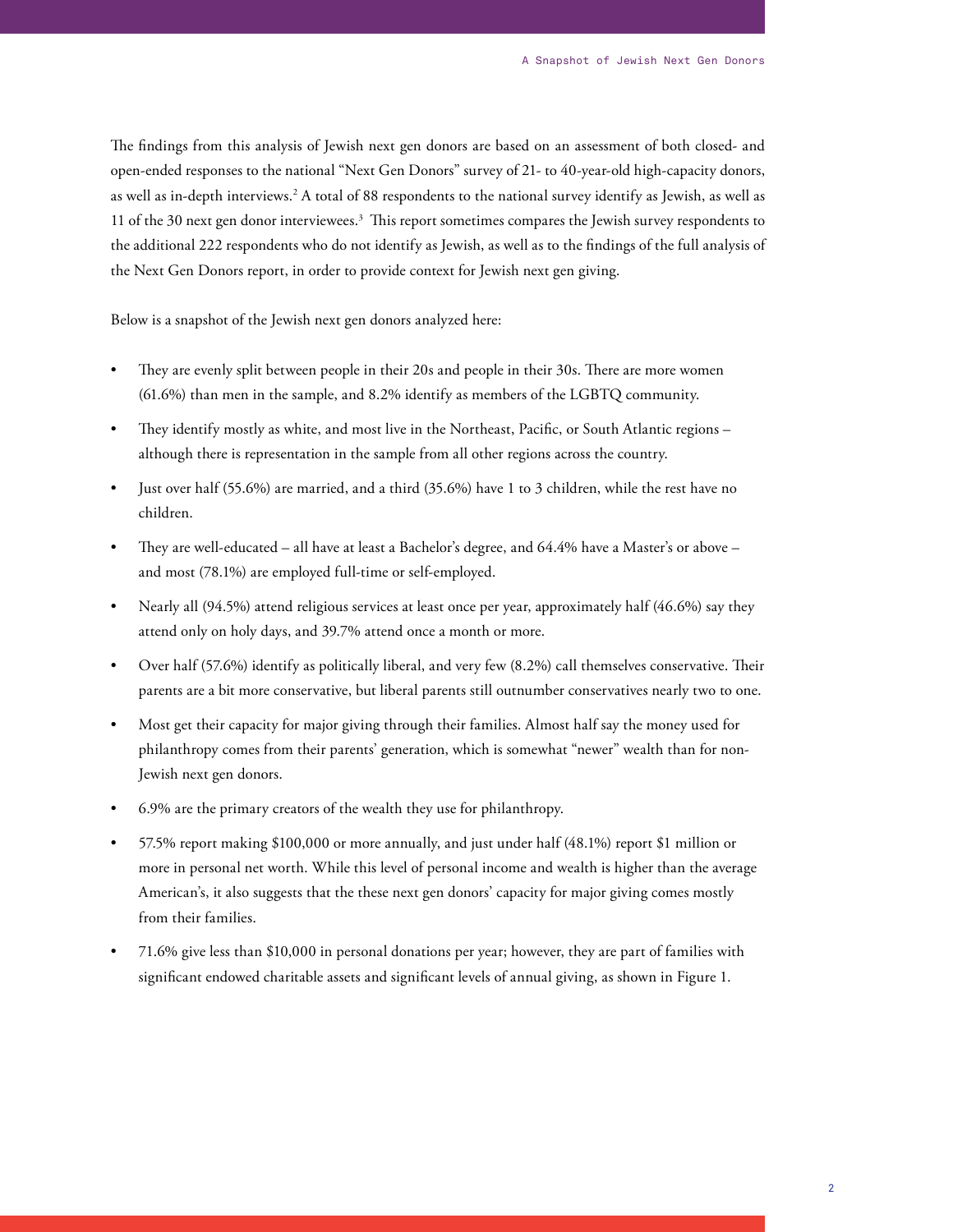#### **Figure 1**

Family Capacity of

Jewish Next Gen Donors in this Study



- • Jewish next gen donors give primarily through checks and cash, but a number also use other vehicles, and more next gen donors use giving circles/pooled funds than do their families (15.9% vs. 9.1%).
- Their families are more likely to use endowed vehicles such as foundations (45.5%) a somewhat lower percentage than for non-Jewish families (56.8%) – along with donor-advised funds at community foundations (27.3%), financial institutions (11.4%), or "another institution (e.g., Jewish Federation, hospital, university)" (37.5%).
- • 10.2% of Jewish next gen donors have their own private foundations, and many have their own donoradvised funds at community foundations (15.9%), financial institutions (4.5%), or "another institution (e.g., Jewish Federation, hospital, university)" (19.3%).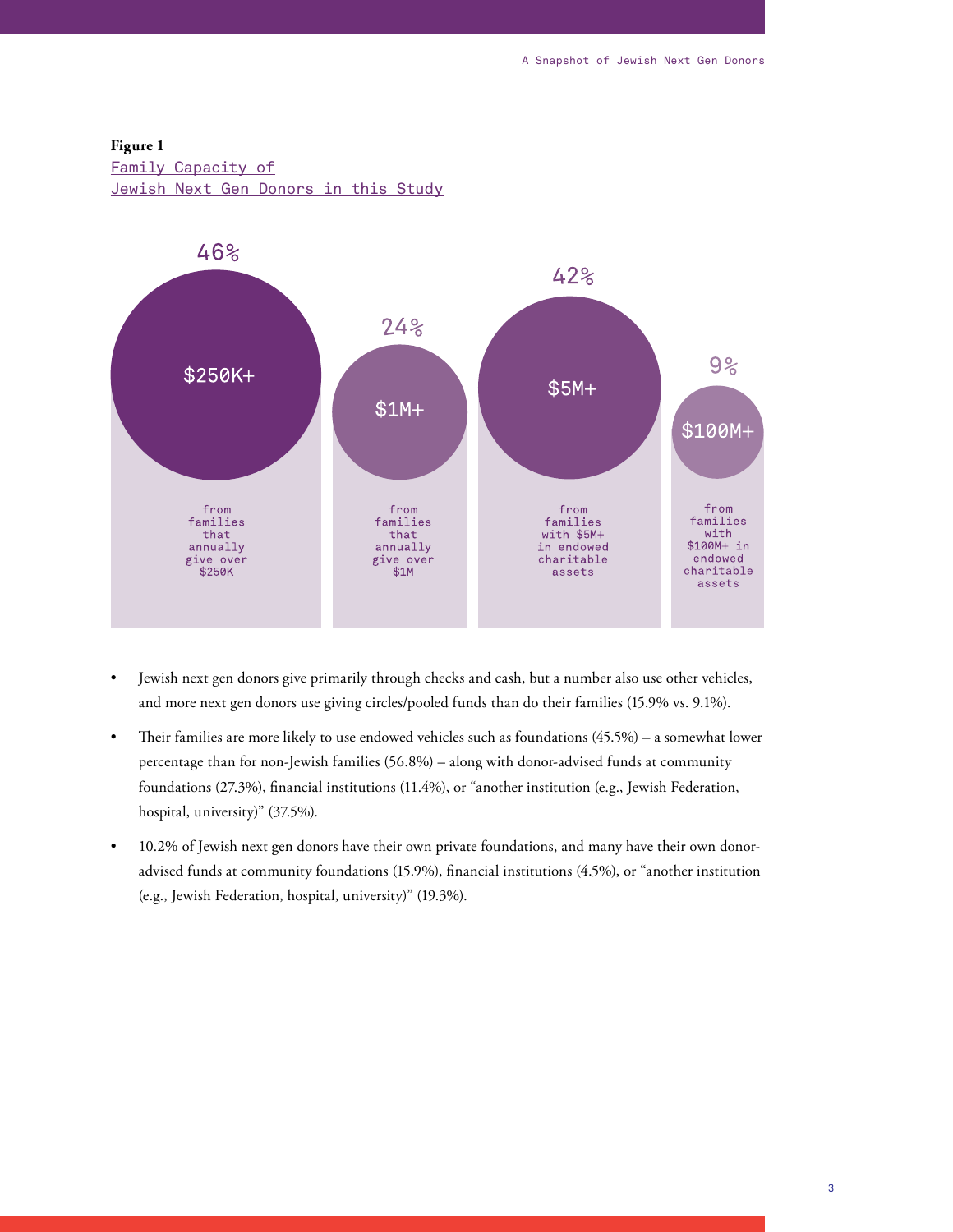# *Study Findings*

4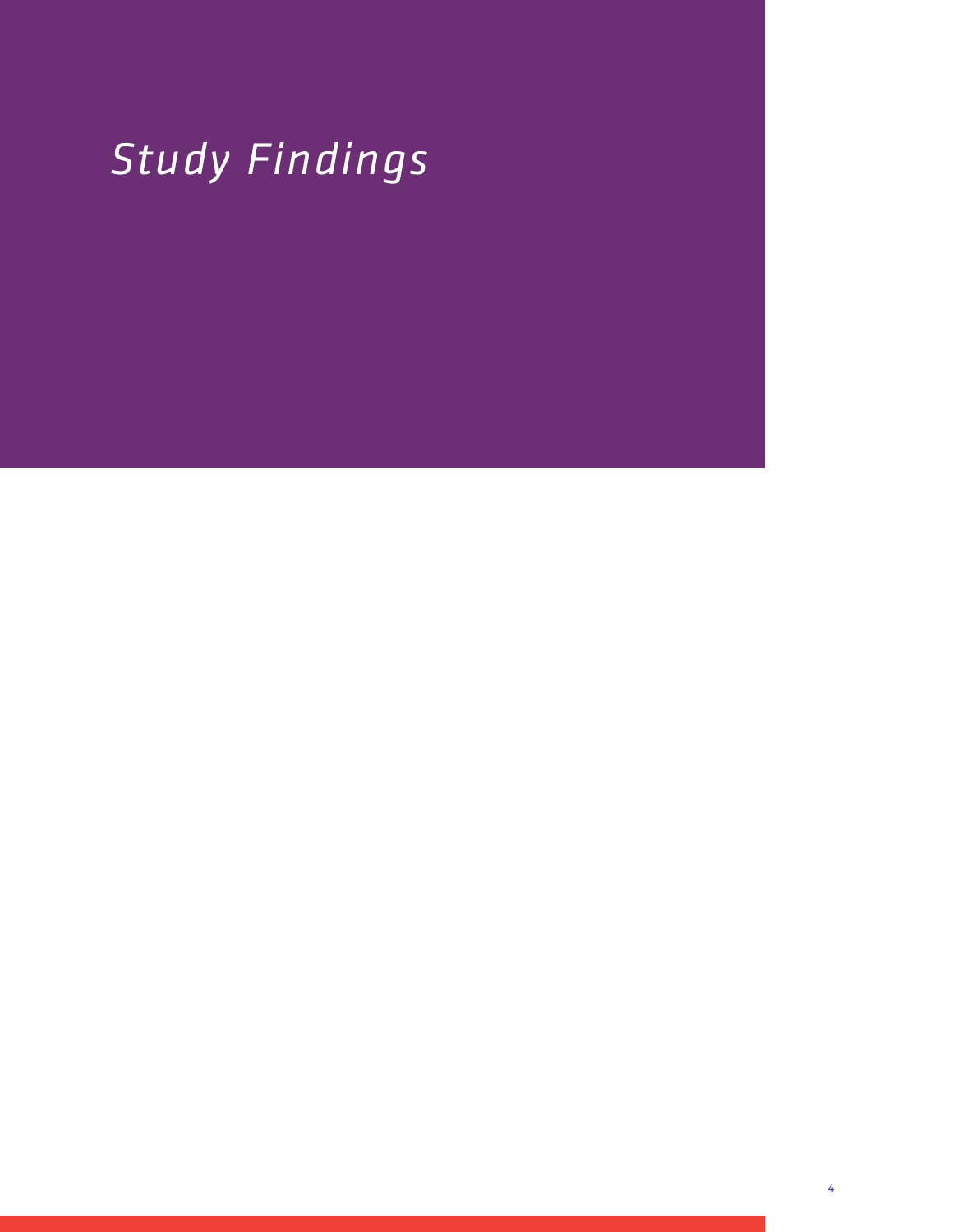# 1. Jewish Next Gen Donors Do Give to Jewish Causes

The Jewish community has expressed concern that members of the next generation of Jewish donors are disinterested in their Jewishness, and that this disconnect may dramatically reduce their support for Jewish institutions. While Jewish next gen donors do give less to Jewish causes than they perceive that their parents or grandparents do, our findings suggest that the community's concern is overblown. In fact, the survey reveals that giving to "Religious and Faith-based" organizations is the second highest area of giving for the Jewish next gen donors in this study, only surpassed by "Education." Figure 2 illustrates the issues or causes that Jewish next gen donor respondents say they support personally, and which areas they believe their families support.





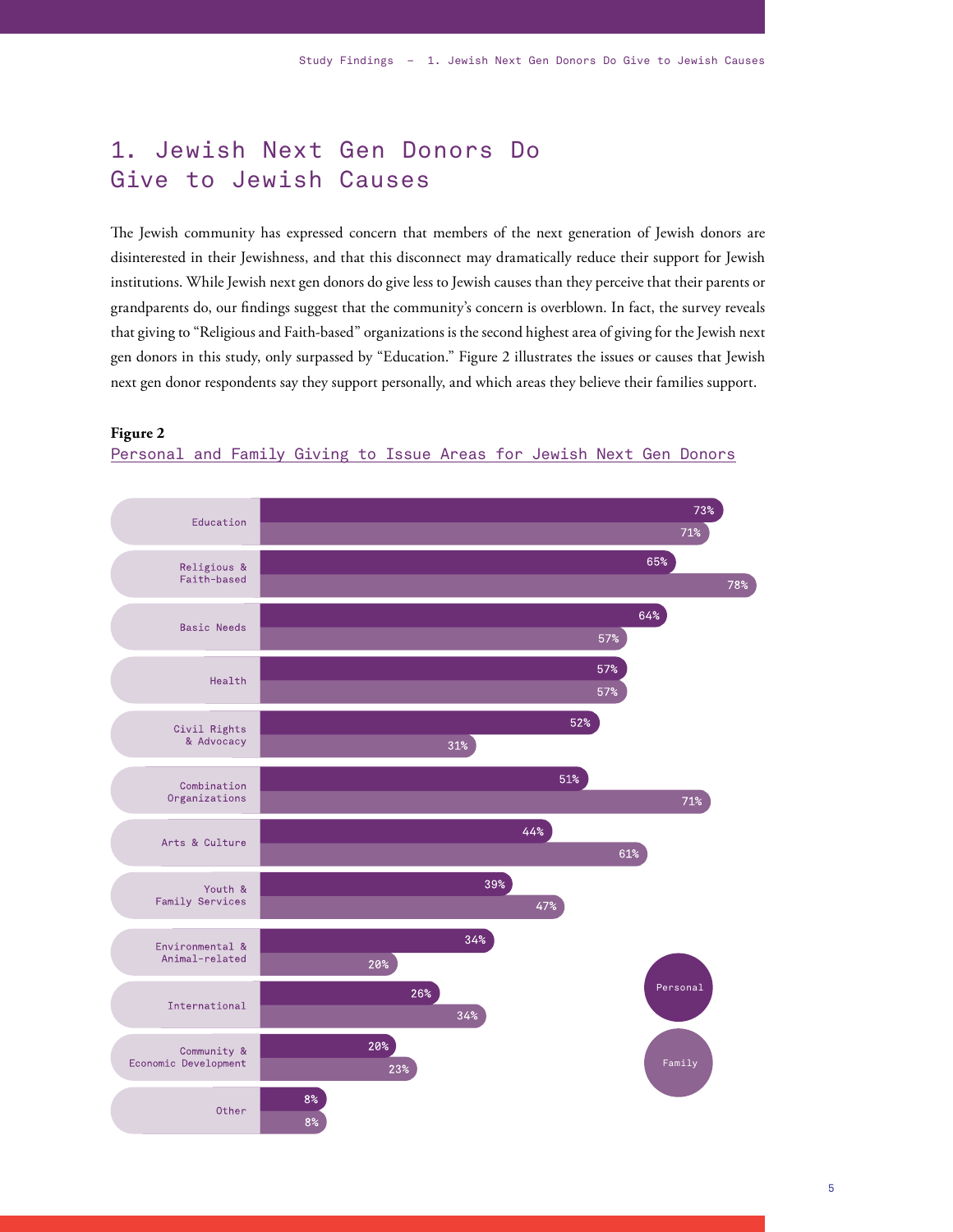While Jewish next gen donors report less giving to "Religious and Faith-based" organizations than their families, their prioritization of this category suggests its significance overall. Jewish next gen donors' giving to "Combination Organizations (including United Way, United Jewish Appeal/Jewish Federation)" "is also less than their families' giving, and features less prominently in importance than their giving to Basic Needs," "Health," and "Civil Rights & Advocacy." However, over half say they give some amount to these combination organizations.4

Some readers may not be satisfied with the high prioritization of religious and faith-based giving among Jewish next gen donor respondents, especially because giving in this category is lower for the next gen than their families. However, in comparing the Jewish respondents to the non-Jewish next gen donors in our study, a considerably higher percent of Jewish next gen donors say they give to both religious and combination organizations than do non-Jews. Nearly two out of three (64.9%) Jewish survey respondents say they give to religious and faith-based organizations, and over half (50.6%) give to combination organizations. Among non-Jews, the numbers were 31.6% and 18.6%, respectively.

Other questions in the survey also reveal a strong orientation of Jewish next gen donors toward religious institutions and Jewish giving. Both Jews and non-Jews report very similar reasons for being engaged in philanthropy, but Jews rank two reasons higher in importance: "Supporting others who share a valued aspect of my identity (e.g., race/ethnicity, gender, sexual orientation, political beliefs, etc.)" and "Giving to my faith community, or in ways that reflect my faith commitments."

Similarly, when asked about their philanthropic activities over the past year, Jews in our study are very similar to non-Jews overall, but they are much more likely than non-Jews to report being a member of a religious organization (53.6% vs. 21.9%). Jews are also more likely than non-Jews to report being influenced in their philanthropy by a religious leader (24.7% vs. 16.2%). However, Jewish next gen donors do not report more frequent attendance at religious services than non-Jewish next gen donors. $^5$ 

These findings suggest that, while rising Jewish major donors might mirror their generational peers in becoming less religious than previous generations, they still have a strong connection to the Jewish philanthropic community along with a sense of Jewish identity that influences their philanthropic activities.

A few respondents offer explanations for this continued commitment to giving in the Jewish community.

My dad said, 'An ungenerous life is a life not lived,' and that being Jewish… doesn't mean you necessarily go to synagogue every Saturday or you keep Shabbat, those are ancillary details at the end of the day. [Rather,] it is how you live as a person; did you live in tzedakah and charity, were you kind, were you respectful, were you honest in your personal life and business and with your family, and I think that is really all you can hope for.  $\epsilon$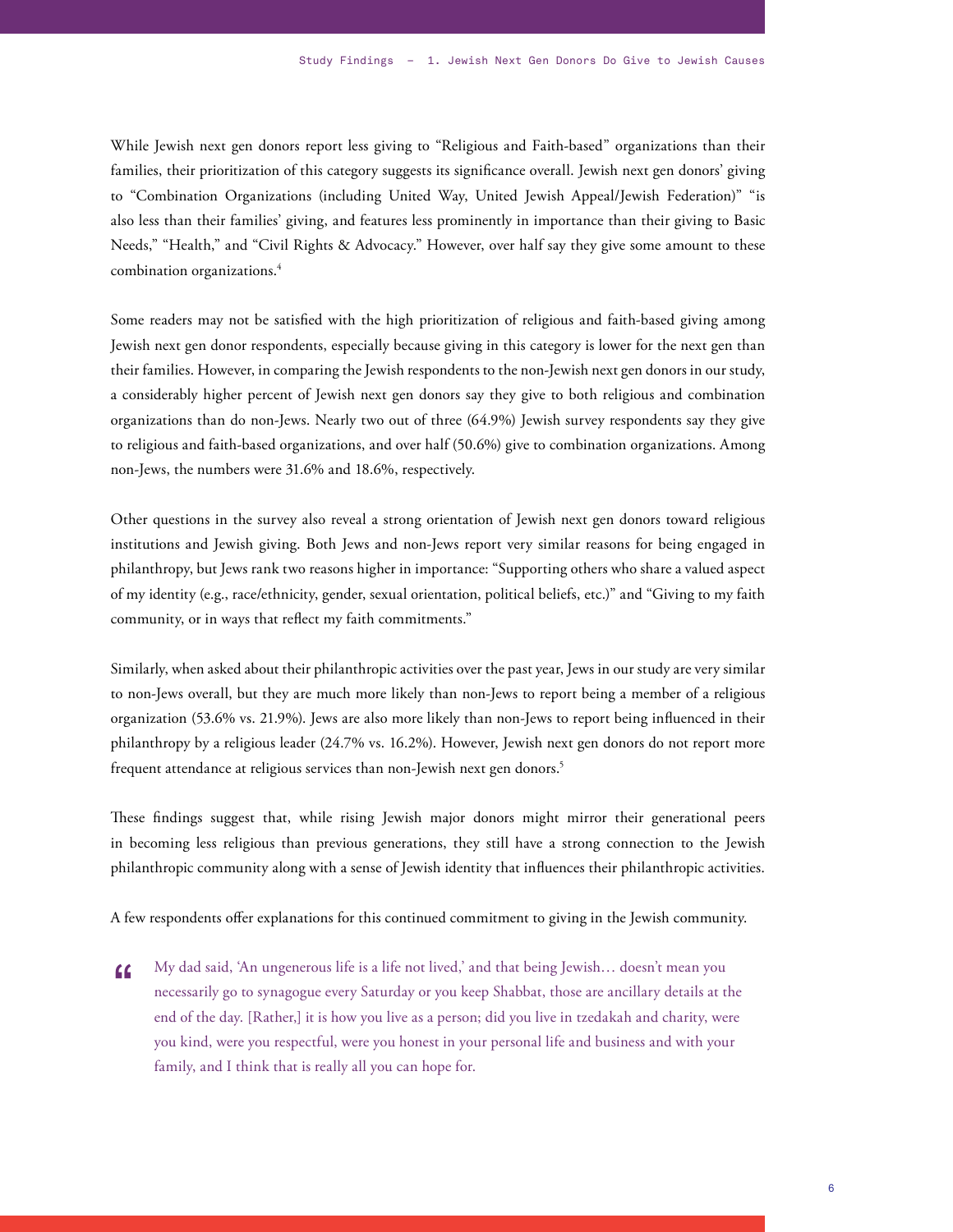- The first time I remember writing a personal check to make a donation was right after Hurricane Katrina. I wanted to do something, and I'd heard that the Federation was organizing a fund, so I sent a check. As I reflect back on that moment, I realized that my family's involvement with the Federation made a huge impact on me…. I was happy to give through a Jewish institution even though the recipients were not Jews.  $\epsilon$
- I would keep giving to the organizations [that] are associated with my religion, as there are many other people out there who can give to other organizations, and it is my duty to continue giving to those religious organizations [with] which I am affiliated. I also find it extremely important to give back to institutions [that] have helped shape you as the person you are today.  $\epsilon$

Figure 2 reveals that Jewish next gen donors' "secular" giving is a bigger proportion of their giving than it is for their families. Next gen donors spread their personal giving more evenly to a broader range of issue areas than do their families. The percentage of Jewish next gen donors who say they give something (at any dollar amount) to a particular issue area is higher than non-Jewish next gen donors in almost every issue area.

One Jewish survey respondent sums up this next gen commitment to giving both within the Jewish community and outside it.

[My parents'] philanthropic approach doesn't match up with mine 100% because while they focus on the Jewish community, I think it's also our duty to help those in need throughout the community as a whole. "

Finally, it is important to note that when asked if they give, in general, to similar or different causes than their families, more than two-thirds of the Jewish next gen donors (67.6%) say "similar." This points to continued strong influences by parents and grandparents in the philanthropic development of these rising Jewish donors, which is the finding we turn to next.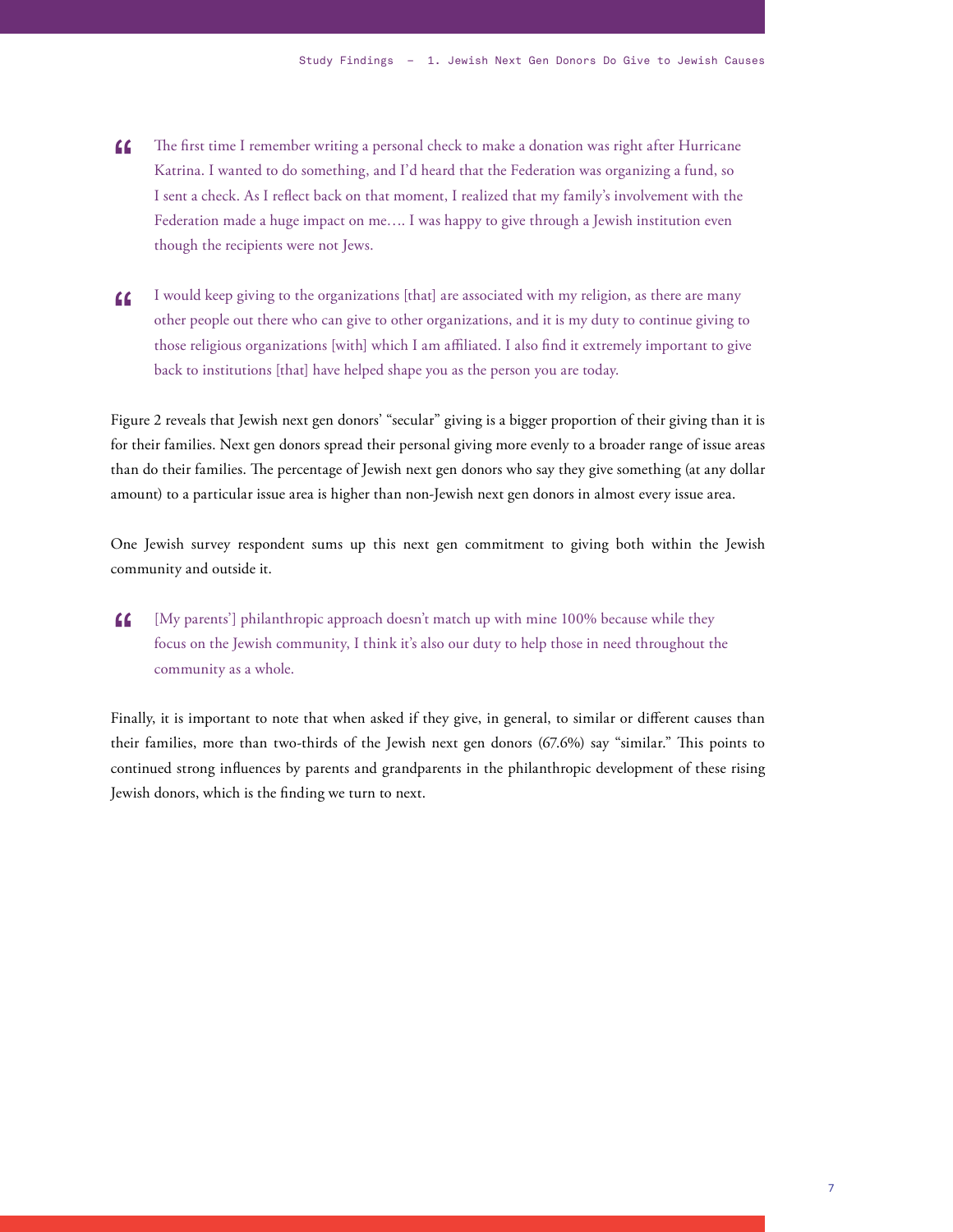### 2. Inherited Values Drive Giving

Despite perceptions that next gen major donors are entitled, our research shows that *values*, not valuables, drive these donors in their philanthropy – values they often say they have learned from their parents and grandparents. They are mindful of the privilege they have inherited or that comes with the wealth they are creating. They seek a balance between honoring family legacy and assessing the needs and available tools of today.6 Similarly, Jewish next gen donors want to align their philanthropic activities with their values as well as the legacy of giving they have inherited from their families.

Nearly every single Jewish respondent answers that "Supporting a mission or cause that I believe in, and that fits with my personal values" is a "very important" reason for philanthropy – this is the top-ranked reason for giving found by this study. Second in importance, and nearly as highly ranked, is, "Fulfilling my duty as a person of privilege, to give back to society." As mentioned previously, many Jewish next gen donors also say it is important to them to support "a valued aspect of my identity" or "my faith community." Taken together, these findings suggest that the values driving Jewish next gen donors are both Jewish and secular.

Many comments in the survey and in interviews reveal this desire to give based on core values, be they Jewish or otherwise.

- My parents tend to give to more established institutions and less grassroots-y, local causes. However, our conversations that lead us to those different choices often reflect common values and ideas about community and giving back.  $\epsilon$
- For as long as I can remember, my family has had a tradition of giving tzedakah every Friday night at Shabbat dinner…. This tradition instilled in me not only a sense of giving financially, but also that my actions mattered. This giving was part of our Shabbat rituals and tied in nicely as a Jewish value.  $\epsilon$
- Volunteering preceded philanthropic giving and is something I have done and was encouraged to do for as long as I can remember.... It was a prominent cultural message and behavior in Reform Judaism.  $\epsilon$

Note that these Jewish next gen donors assert that their inherited values of giving and volunteering have been instilled in them by their families and also drive their philanthropic activities. They credit their parents and grandparents with teaching them philanthropic values. In fact, nearly every Jewish survey respondent claims that their parents have influenced their philanthropy, and grandparents are named the second most common influence, as shown in Figure 3. Jewish next gen donors also cite direct teaching by family members and observing family members engaging in philanthropy as two of the most powerful learning influences – only personal experience ranks higher as an influence.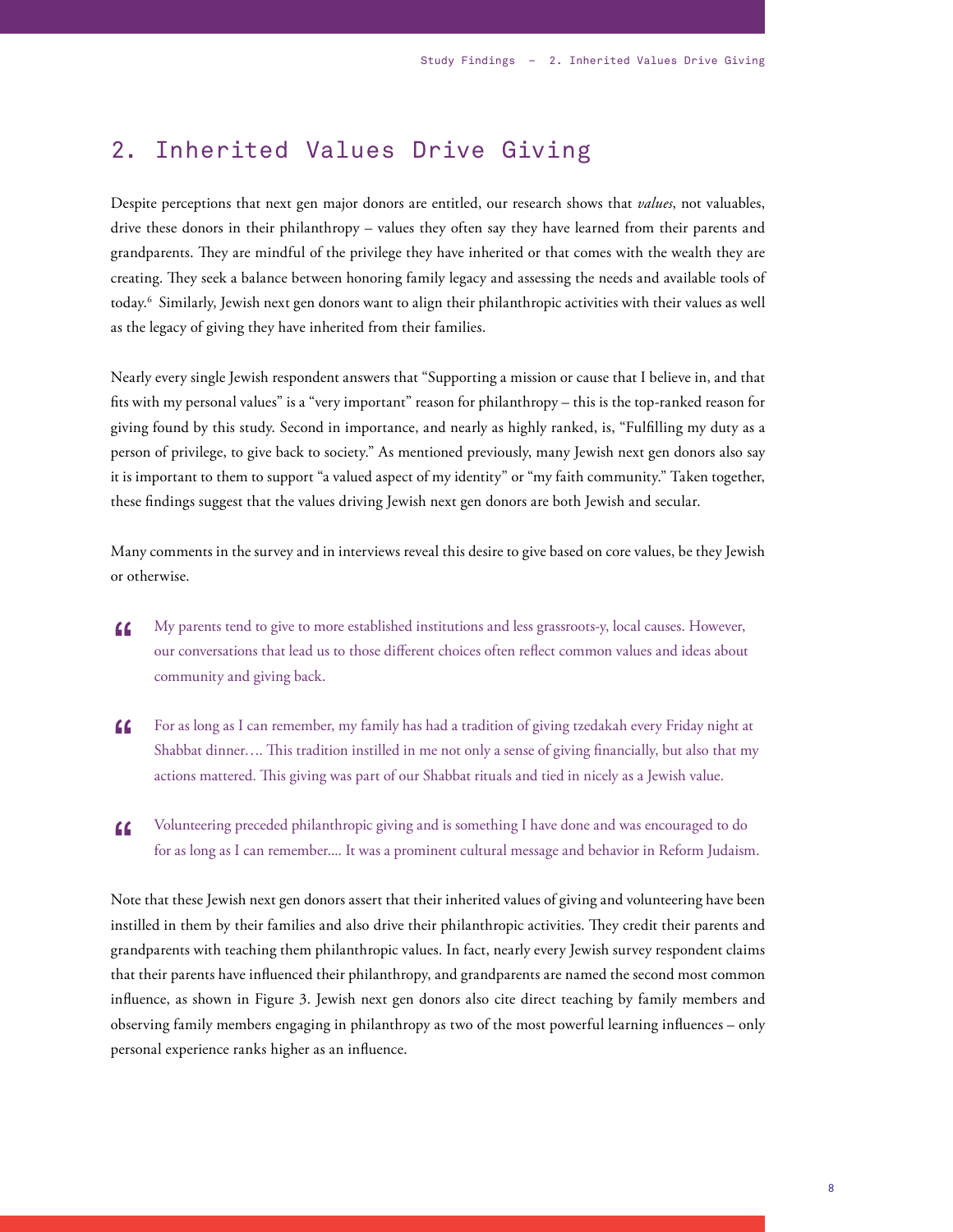



The interviews and survey comments include many detailed explanations of family influence on values. Interviewees talk about how the spirit of giving is integrated into family life, often going back to the immigrant experiences of their relatives.

- My grandparents came to the States with very little from Europe, where they lost everything during the Holocaust/WWII. Through their hard work, they were able to build up a level of wealth that has, through my parents' continued hard work, allowed me to lead a very fortunate life and lifestyle and has also allowed us to be charitable to others. My grandparents and parents have been adamant about teaching us that though we are fortunate, there are those that are far less fortunate – like my grandparents when they first came to this country... We must always give back and never forget the humble roots from whence we came. "
- I would say that… without question, my obligation and duty to do this came from my parents and the childhood that I had. They were working on boards [when] we were young. They were giving money away before I could talk. That was the 'm.o.,' that is what we do.  $\epsilon$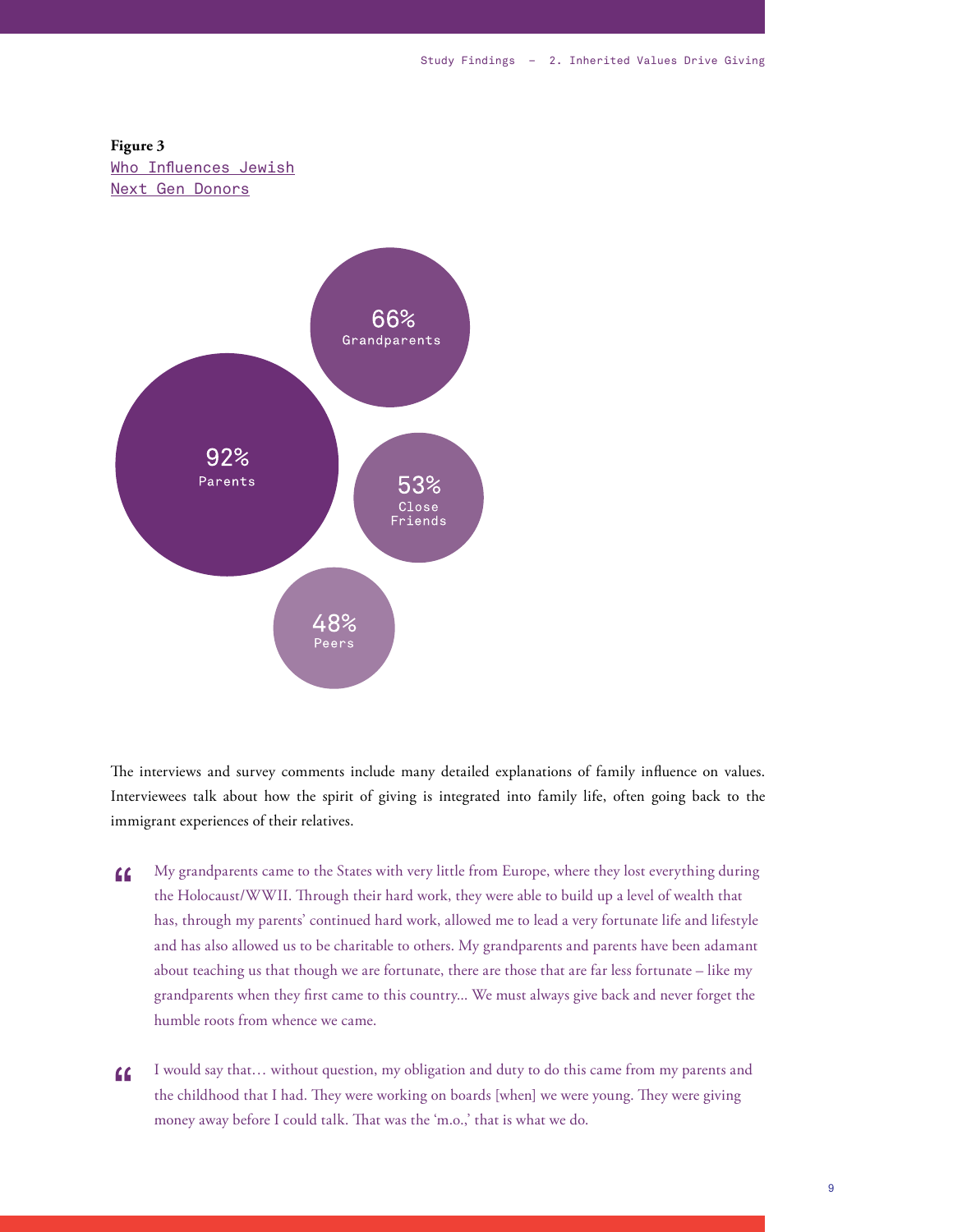- From an early age, we went to the Federation and were stuffing envelopes and licking stamps. I was a little kid and was at Super Sunday and trying to make phone calls with them and kind of got indoctrinated into that world.  $\epsilon$
- It is not that [my parents] have ever said…, it is by their doing, their role-modeling. It has never been said. It is interesting; it has really gone unspoken. It has been really through my watching them do what they do. "

Some Jewish next gen donors even discuss continuing this family tradition of teaching philanthropic values as they raise their own children.

[When I was growing up,] philanthropy and all of these values… was being discussed around the dinner table. It was being talked about in the living room, in the car and everywhere.... I hope that my kids absorb some of those values…. And I think we would certainly like them to be involved in the larger foundation at 18 years old, which is how it is set up now. But we talk about getting them involved earlier in other ways, whether it's collecting tzedakah for the synagogue or maybe at some point creating a small Jewish Communal Fund account for them to get some hands-on experience.  $C$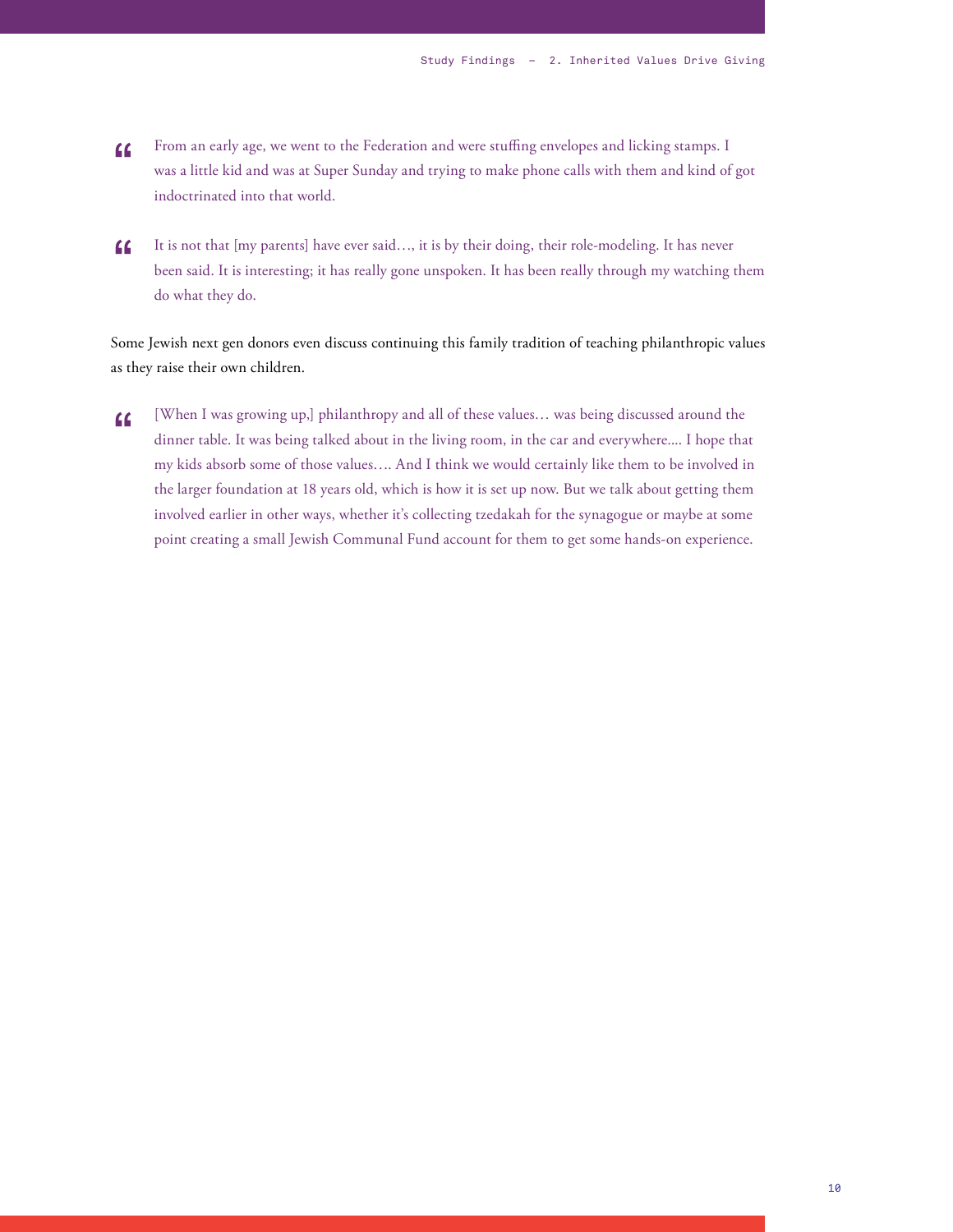## 3. Eager to Engage in Meaningful Ways

While Jewish next gen donors describe learning about giving from their parents and grandparents, they are not as involved in their families' giving as they would like to be. They often lament their lack of active or formal engagement in family philanthropy.

- Anything that the foundation does is done on behalf of us and the family, but we don't actually have a voice in what it does…. I am almost 27, and I don't know if there is an intention to bring us on into that foundation. There may not be…. There is some trepidation, but I would be excited just to be brought to the table and to be able to talk. "
- A lot of the [other next gen donors] whom I have spoken to… they don't have a seat at their family foundation table, and they don't know if they're going to have [one]…. They all seem to be struggling with the same kind of [question], 'Where do I fit in?… When is the right time for me to step up at my foundation, when is the right time for me to have a trustee seat… or try and prove my worth?'  $\epsilon$

On the one hand, while 60.7% of Jewish next gen donors say they are "very" or "fairly" experienced in philanthropy, that does not seem to translate into meaningful involvement in their families' philanthropic activities. In part, their level of experience comes from being included in some way in family philanthropy before the age of 21 (46.7%). However, when asked about their overall current involvement in their families' giving processes, 38.6% report they are currently "not involved" or "minimally involved."

On the other hand, in their personal philanthropy, Jewish next gen donors are currently involved in many charitable activities, such as serving on nonprofit boards (47.6%), encouraging friends to give (73.8%), and giving online (86.9%). Also, 84.1% report that they expect to be "somewhat involved" or "very involved," in some way, with their families' giving processes in the future.

So while Jewish next gen donors have been and plan to be involved in their families' philanthropy, they still express frustration over their lack of involvement now. Our analysis shows that this frustration derives from the extent and type of involvement they are allowed to have.

When selecting from a list of 15 specific family philanthropy activities, Jewish next gen donors indicate they are mostly involved in advisory, informal ways. As Figure 4 shows, the next gen members of Jewish families very often "Offer opinions directly to family members" about giving, yet few "Serve on [their] foundation's primary board" or a committee, and less than half "Discuss family mission and legacy." In fact, Jewish next gen donors show lower levels of involvement than non-Jews in all but two categories of family philanthropy involvement.7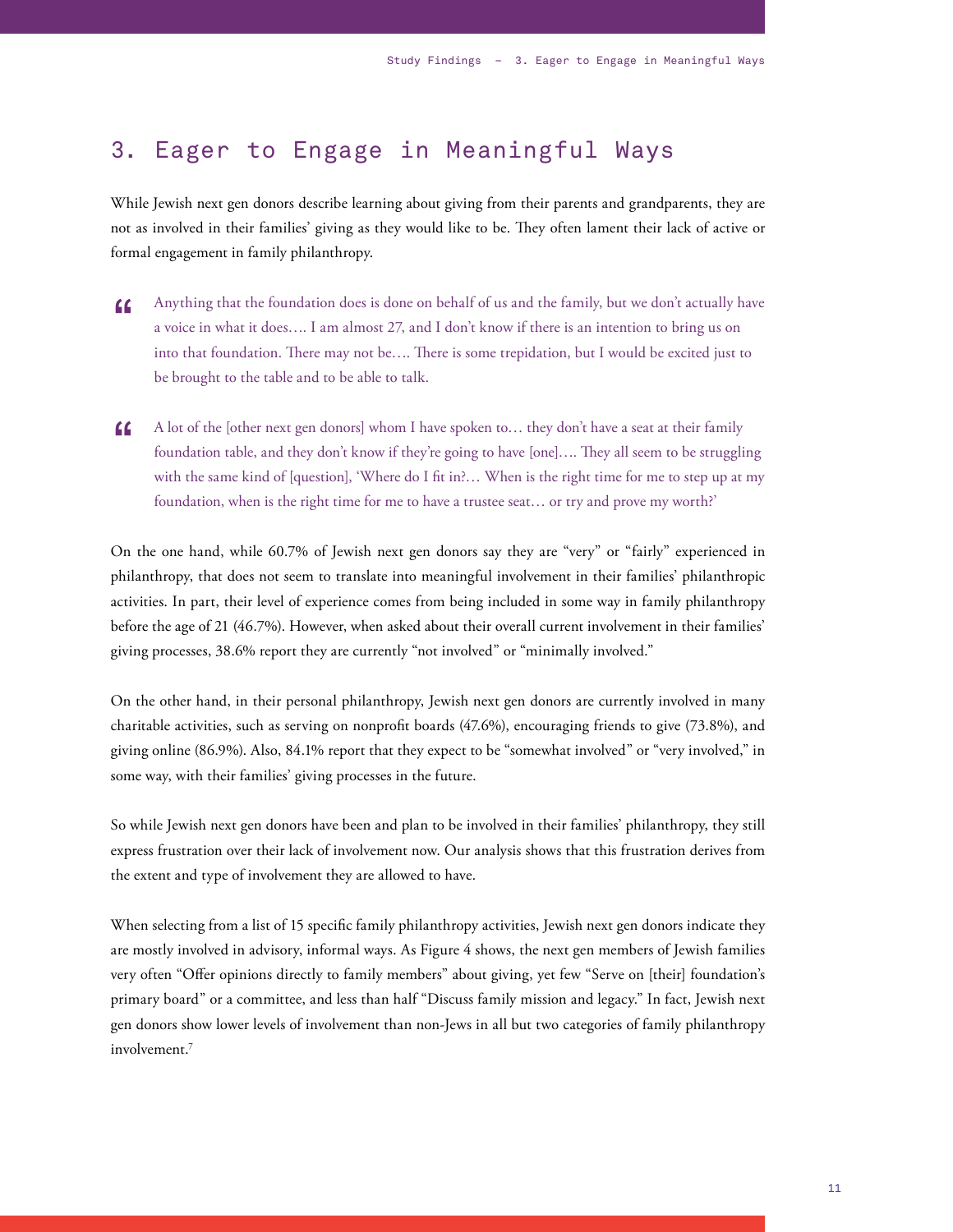#### **Figure 4** Current Means of Involvement in Family Philanthropy by Jewish Next Gen Donors



Jewish next gen donors are clearly seeking more meaningful engagement with their families in making philanthropic decisions and serving in formal roles. Hearing about gifts the family makes or offering opinions informally does not constitute meaningful involvement for them. Instead they want decisionmaking opportunities and defined roles and responsibilities.

- I was going to all these cocktail parties with my family and just lamenting…. You go to a cocktail dinner two or three times a year, have some drinks, but I kept saying, 'I want to get more involved with something that actually does something.' "
- [If I were in charge,] I would create a more formal internal structure to have more of the family involved. I would use family philanthropy more as an intentional educational tool and conversation starter.  $\epsilon$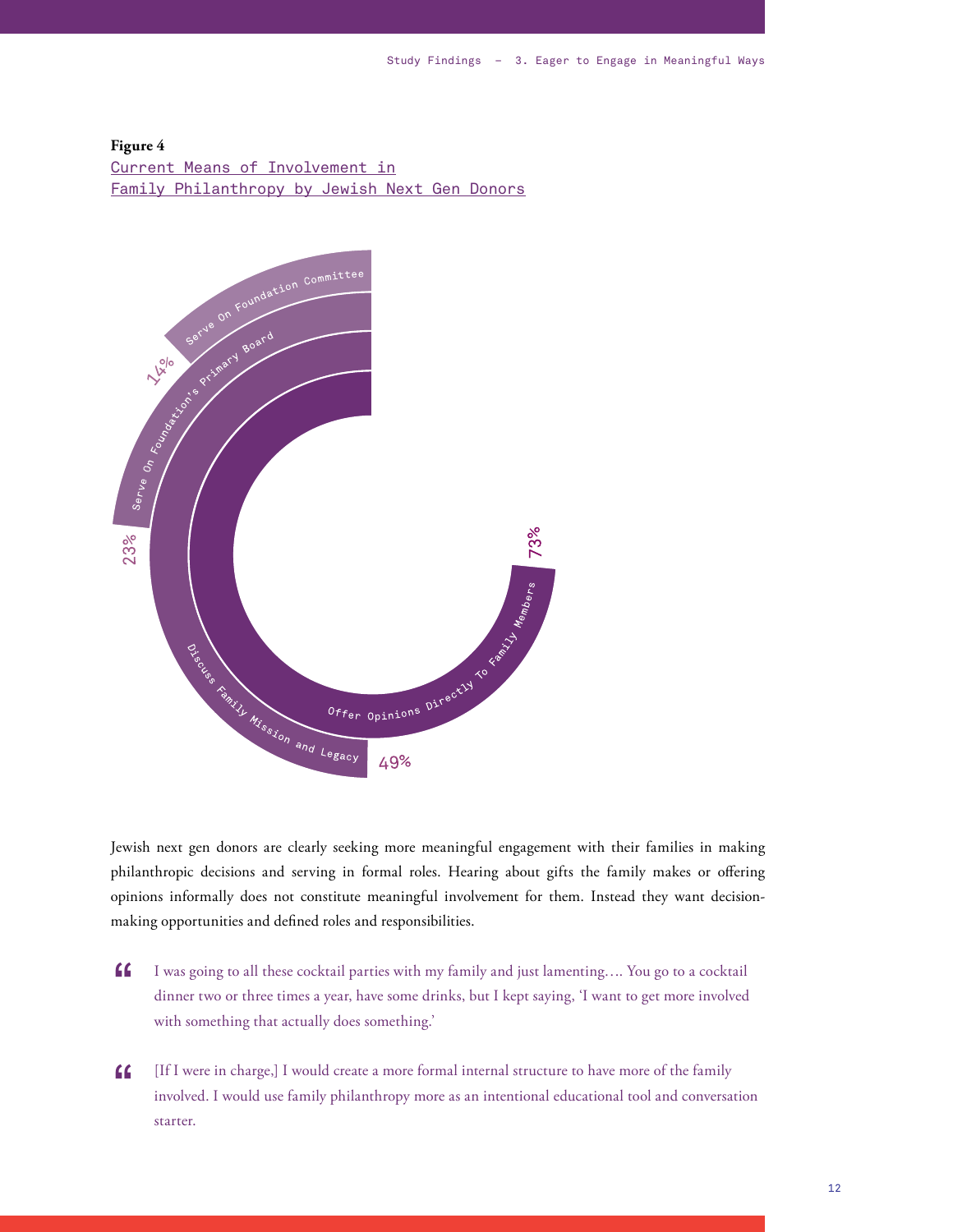This lack of formal involvement is particularly frustrating to Jewish next gen donors, our findings suggest, because they have definite ideas about how they want to act on their values and engage in philanthropy.

- I just want more generational involvement because I think my parents get very upset that they think that my brother, my sister, and I have moved away a lot from our 'Jewish roots.' It's not, but it's just a different way of thinking about those roots. "
- One of the differences I see between generations is that the younger generation… has an interest in what I think the older generation has less of, in hands-on experience… I traveled [to Central Africa] with a small team... to kind of see the situation in person and to… come face to face with what we have been discussing in what I thought was a more abstract way, sitting around the board table in a Manhattan office. "

Some who are involved in peer giving networks or collaboratives talk about how they find meaning and satisfaction in peer giving that they have not found through their families' giving. They point to ways in which they are valued and the skills they are learning, which they do not achieve through family engagement.

To be able to think about things, do things with a group of my own philanthropic peers really meant a lot…. It is important for me in terms of my leadership to be able to both feel like my voice is valued and I'm giving something, and that around that table I am also continuing to learn new skills.  $\epsilon$ 

According to Jewish next gen donors, this lack of formal involvement in family philanthropy prevents them from learning how to be better donors and also inhibits them from sharing in their families' giving experiences.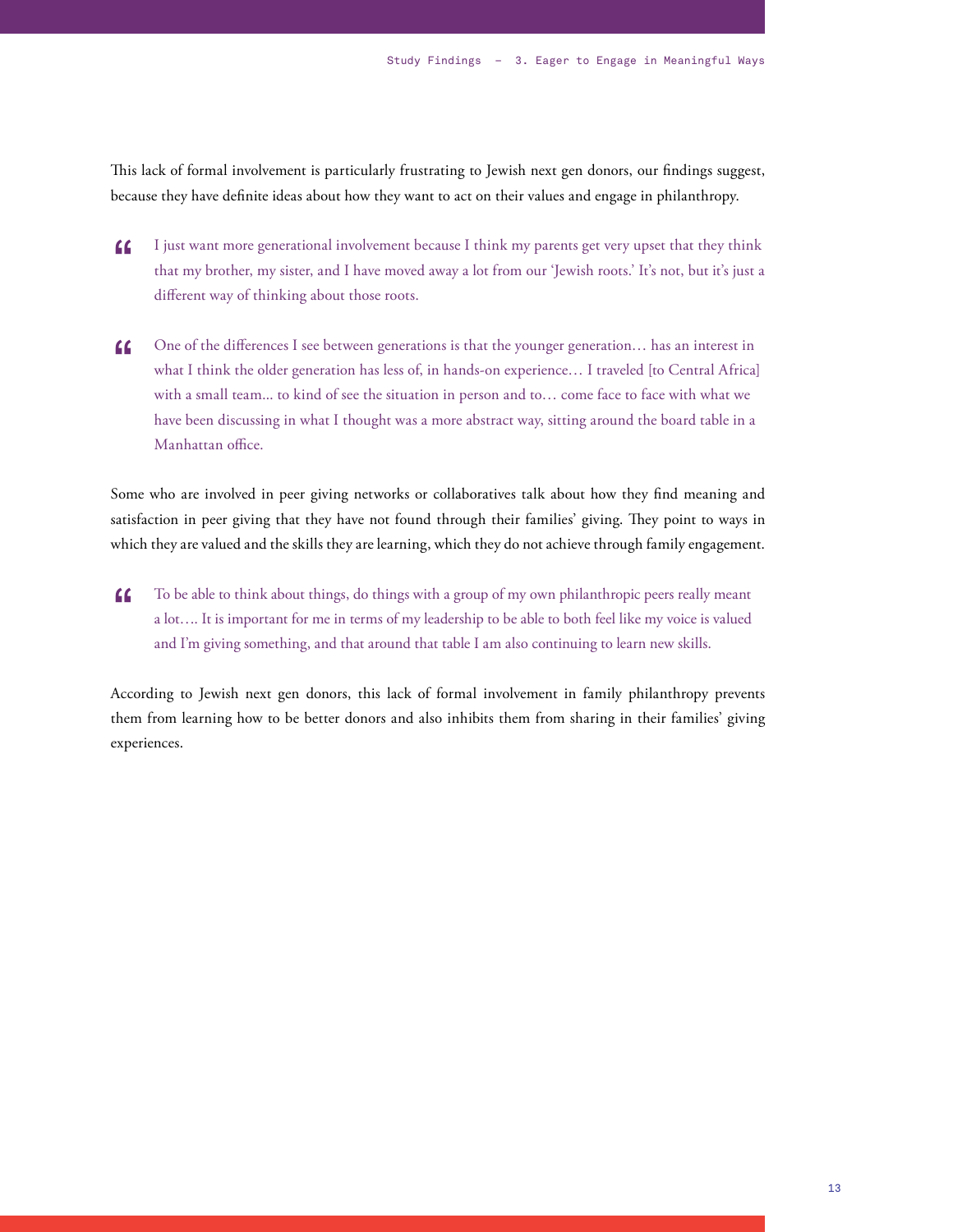### 4. A Desire to Revolutionize Philanthropy

Jewish next gen donors learn philanthropic values from their families, and they give based on those values to many of the same causes as their families. They even want to be more actively involved in their families' existing giving processes. But this does not mean that they are satisfied with the philanthropic status quo. In fact, they are open to changing philanthropy, perhaps even revolutionizing it, both within their personal giving and – if given the chance – within their families' giving.

While 67.6% of Jewish next gen donors say they give to similar causes as their families, barely half (52.1%) say that they give in similar ways as their families. We must also keep in mind that this response only addresses how they currently give, not how they would like to give in the future, which could be even more divergent. Changes that next gen donors want to make include: changing strategies to increase impact, being more hands-on, and using more peer-based methods.

**Changing strategies to increase impact:** When asked to rank the importance of the components of philanthropic strategy, Jewish survey respondents rated the following components highest: being informationdriven, impact-focused, proactive, and peer-oriented. The interviews and open-ended survey responses highlight the belief that these new strategies are necessary to increase impact.

- Generational differences lie primarily in that much of [my] parents'/grandparents' giving was socially motivated (gain/maintain social status, participate in certain social circles, be recognized for contributions). I'm interested in many of the same causes but much less concerned about the recognition and more about participation and impact. "
- I believe in being strategic and thoughtful, doing your due diligence, getting educated about the issues, trying to understand the theory of change of the grantees that you are looking at, and trying to find new groups that may be related.  $\epsilon$
- I also look at how big the organization is and how much of an impact I can make…. If I work with a small organization, I can make a significant impact, and I can help them drive the change that they need…. That's one of the reasons, for instance, at the Federation, when I first started trying to get involved in philanthropy, I would get so frustrated because I felt like it couldn't make an impact. It didn't matter what I would do, there wasn't going to be an impact, and nobody really cared.  $\epsilon$

When asked what they would change if they were in charge, Jewish next gen donors often point to changes in strategy, even if giving to the same organizations.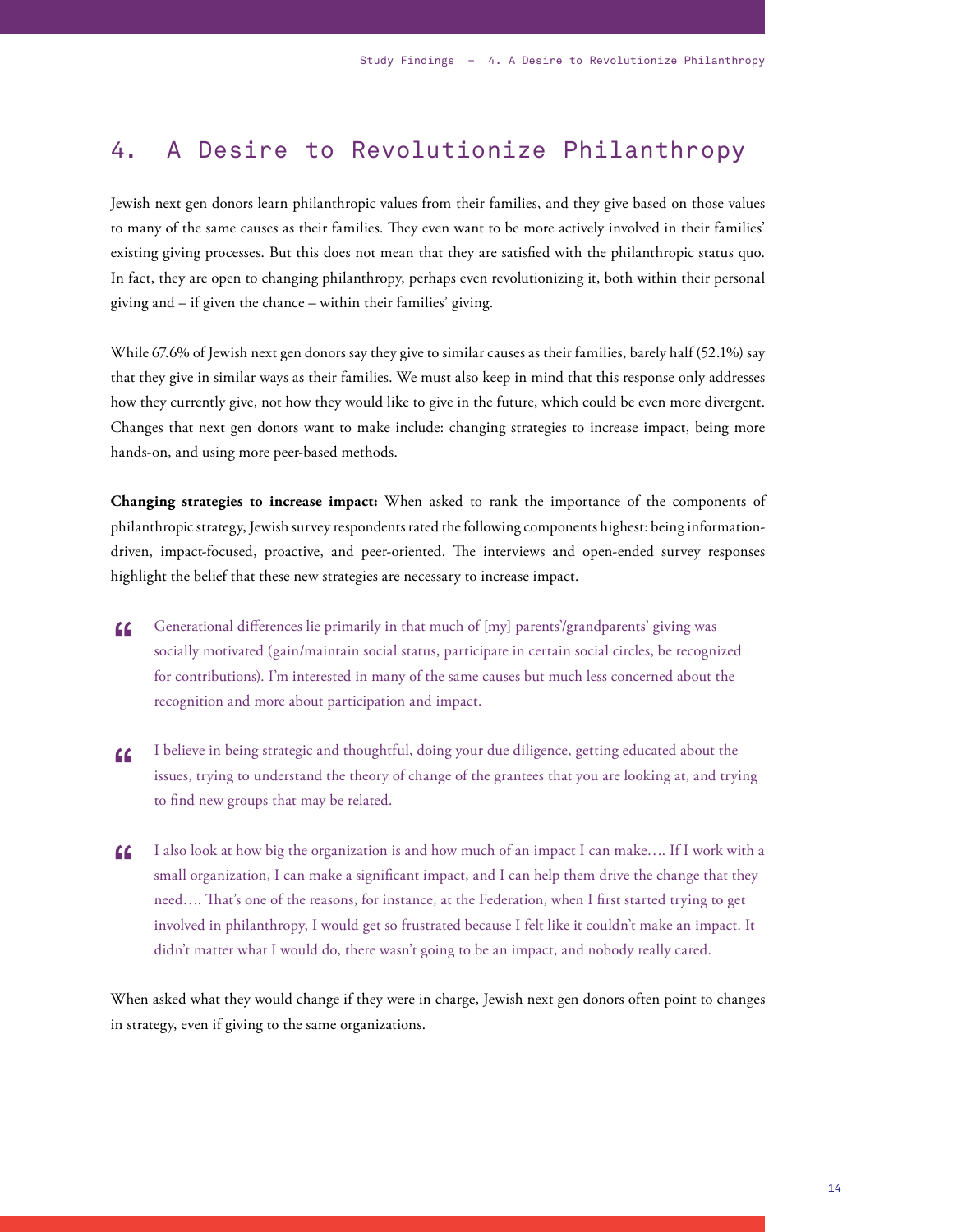- I'd set aside 10% of our annual giving for 'risky giving' experimental or small organizations where we could make a huge difference but with no guarantees. "
- I would introduce the idea that [my family's] giving to the synagogue be connected to more innovative ways of creating community.  $\epsilon$
- I would continue to support Jewish causes, but focus on the at-risk or vulnerable populations in our community. Supporting training to improve the lives of those in need would go a long way. "

**Being more hands-on:** Perhaps the most dramatic change that Jewish next gen donors want to make to how philanthropy operates is that they want it to be more hands-on. They crave a closer engagement with grantees – termed "partners" by many respondents – and disdain philanthropy that merely involves writing checks. They want to give time as well as treasure.

If you are lucky enough to not need handouts, you should be giving them. Writing a check is not enough; action is necessary too. "

While next gen donors haven't invented the concept of hands-on volunteerism, they are defining it in new ways. They want to be involved through substantial, meaningful activities that take advantage of their particular skills and experiences. They don't want to have their time wasted on social committees or young adult advisory boards; rather, they want to make use of their personal talents, offering an organization their financial acumen or marketing skills, for example. They want to come in as partners to help solve real problems. For Jewish next gen donors, giving all of these assets – time, talent, and treasure – is a fulfilling way to increase philanthropic impact.

- [There is] a sense of meaning and purpose…. The work I'm engaged with feels meaningful to me…. I'm very much valued in terms of who I am, what my experiences are, what I bring to the table, and on my own merits, rather than on the merits of what my last name is or what my family's name is.  $\epsilon$
- I don't make my contribution by choosing the colors for a party or by figuring out what the gift bag is gonna be. That is not exciting to me…. I don't need this tea party. I don't have time to be here right now and do this. [I'd rather be] more involved, maybe as a very modest, humble thought-partner.  $\epsilon$
- I really don't want to go out and volunteer a day to go feed people at a homeless shelter. It is just not where my skills are best used, it is not what I do best. That is not where I feel like I am making an impact…. What I'm very good at is selling, marketing, and also at communication. Those are areas that organizations need a lot of help with.  $\epsilon$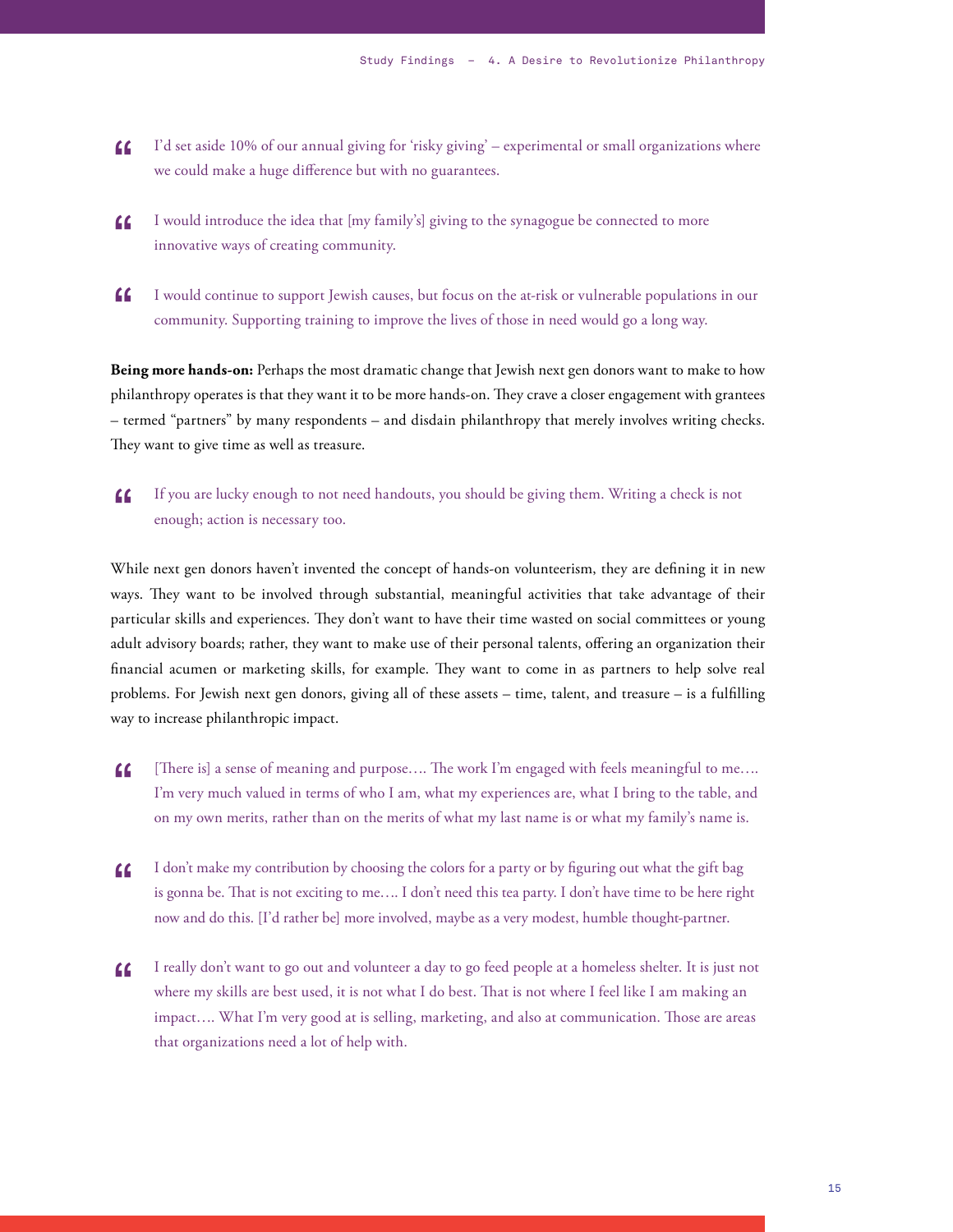Jewish next gen donors also say they learn the most from their own personal experiences – perhaps another motivation for wanting hands-on involvement in charitable activities, including in their families' philanthropy.

- I think that we learn from our experiences, and we learn best from our failures. So [donors] have to go out there and have the experiences on their own, learn from their own actions, learn from their own mistakes. And hopefully [that is] done in ways and at a level that the mistakes aren't catastrophic.  $\epsilon$
- I began giving to causes when I became passionate about them on my own, consonant with my family's values but having discovered them on my own and feeling a sense of their importance. I've given the most to organizations that I've been intimately involved with as a volunteer.  $\epsilon$

**Using more peer-based methods:** Jewish next gen donors want to change philanthropy to be more explicitly peer-oriented, and they are eager to use peer networks or other collaborative vehicles when they can. In fact, the Jewish next gen respondents highlight the benefits of working with peers even more than do non-Jews.

As noted above, Jewish next gen donors recommend causes or organizations to others as a primary philanthropic strategy. They also seek out such information from their peers, actively give with their peers in giving circles or networks, and find this peer-based learning and giving to be a powerful way to increase their own effectiveness as donors. For some, this is a welcome way to develop as a donor outside of their families' processes.

- [Giving] is so much better when there are 20 other people around the table. And on the conference call then, you have to be strategic. You don't have a choice. You have to present an objective reason as to why an organization should get your grant as opposed to the next organization on your pile. So the communal and conversational aspect of [a next gen funding collaborative] has forced me to do what I don't have to do when I am by myself.  $\epsilon$
- I think for me, I was in my mid-20s when I started doing all this stuff. I didn't feel like I knew what I was doing. And the ability to… learn from my peers, I mean, I can't begin to tell you how much respect and how amazing I think some of these people were in the early conversations that we had around the table. And I felt pushed to think harder and better…. And the ability to create my own thing that was separate from my parents and separate from my family's giving, and just sort of put my own stamp on something also mattered a lot.  $\epsilon$
- I increased my personal giving after getting involved in [a peer giving collaborative]…. I felt more empowered to give larger sums of money, independent from my family, after meeting other people with similar backgrounds.  $\epsilon$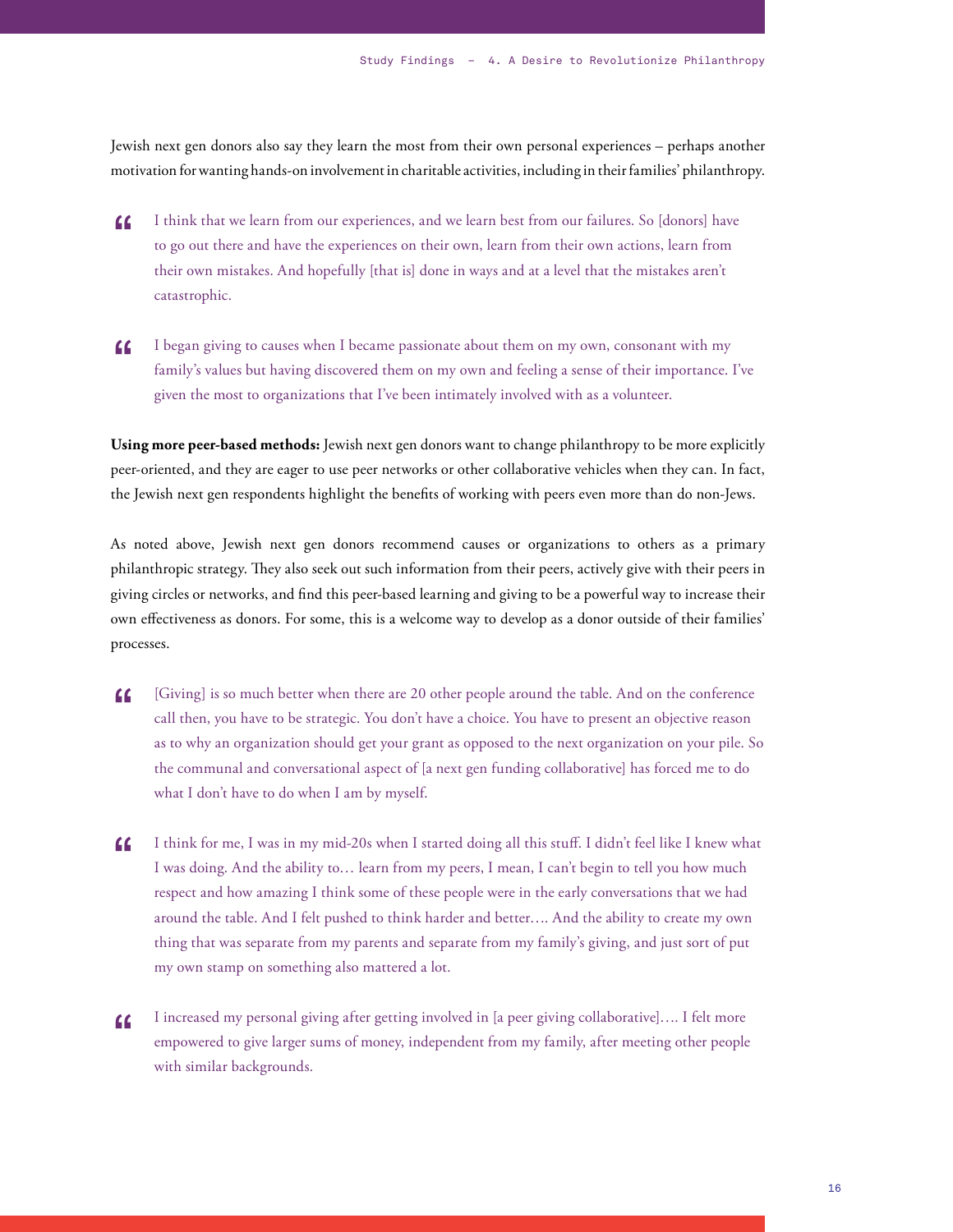*What Does This Tell Us About the Future of Jewish Giving?*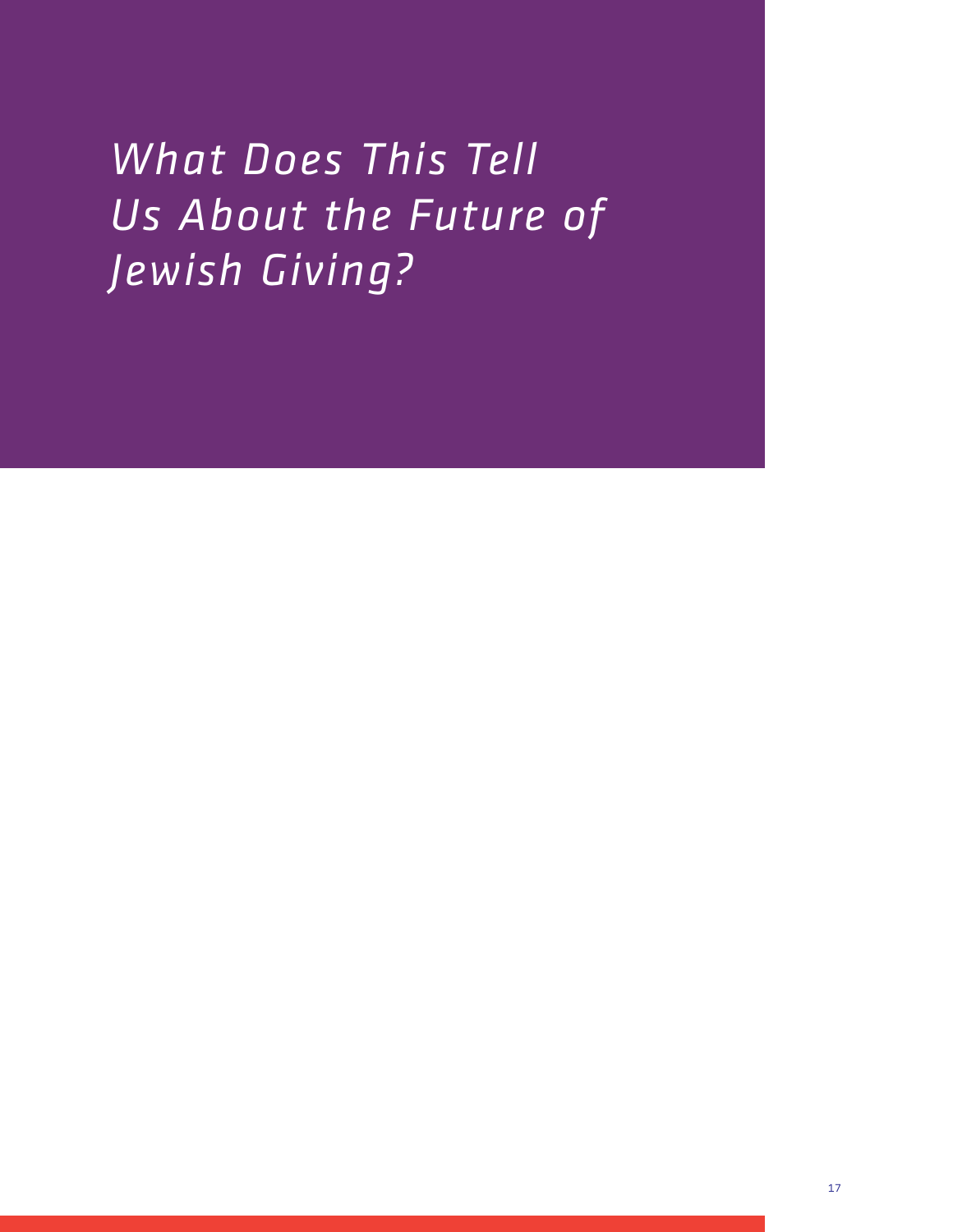**The Jewish philanthropic community often expresses dismay that the next generation of Jewish philanthropists isn't more involved in Jewish giving. This report's findings contain a few surprises that challenge this view of younger Jewish donors, and provide a more complex picture of what kind of donors they are now, and want to be in the future.**

What is so surprising? First, Jewish next gen donors prioritize giving to "Religious and Faith-based" causes far more than their non-Jewish peers. If Jewish next gen major donors give to Jewish organizations because of their Jewish identities – potentially including family history, values, traditions, culture, and so on – then this suggests Jewish philanthropic values have successfully been transmitted in these high-capacity families as well. This has yielded next gen family members who give Jewishly of their own volition.

The second surprise is how many families do not formally include their adult next gen children and grandchildren in their family giving. This seems paradoxical because most major donor families want their children involved, yet the nature of that involvement is often nominal or mostly informal. The next gen is left sitting at the proverbial "kid's table" well after they have become adults.

Meanwhile, these adult Gen X and Y children of high-capacity families have become involved in non-familial nonprofit activities of their own accord, and many lament the lack of meaningful engagement available within their families' philanthropy. The findings here suggest that giving the next gen more formal, meaningful roles in their own families could enlist active, strategic next gen donors eager to carry forward the family's legacy.

We can only hypothesize why this disconnect exists, based on our combined two score years of working with families in philanthropy. It is possible that parents believe that their children and grandchildren are too busy to become involved in family philanthropy during life stages that might include studying for graduate degrees, launching careers, or raising families of their own. But it is also possible that parents and grandparents do not trust their adult children and grandchildren to apply the philanthropic lessons they have learned to make informed resource allocation decisions. In other words, the older generations want young people engaged, but fear the change that the next generation might bring.

Whatever the reason, we hope that this research provides a wake up call to those interested in the future of Jewish philanthropy. To be sure, these Jewish next gen donors want to change some things about how philanthropy operates. They want to engage with nonprofit organizations in ways that are different from their parents and grandparents. They want to work more closely with peers. But they also remain respectful of their family legacies and give based on the values inherited from previous generations. If families and the Jewish community as a whole want to engage next generation family members in giving, we believe they will find experienced colleagues who are eager to step up.